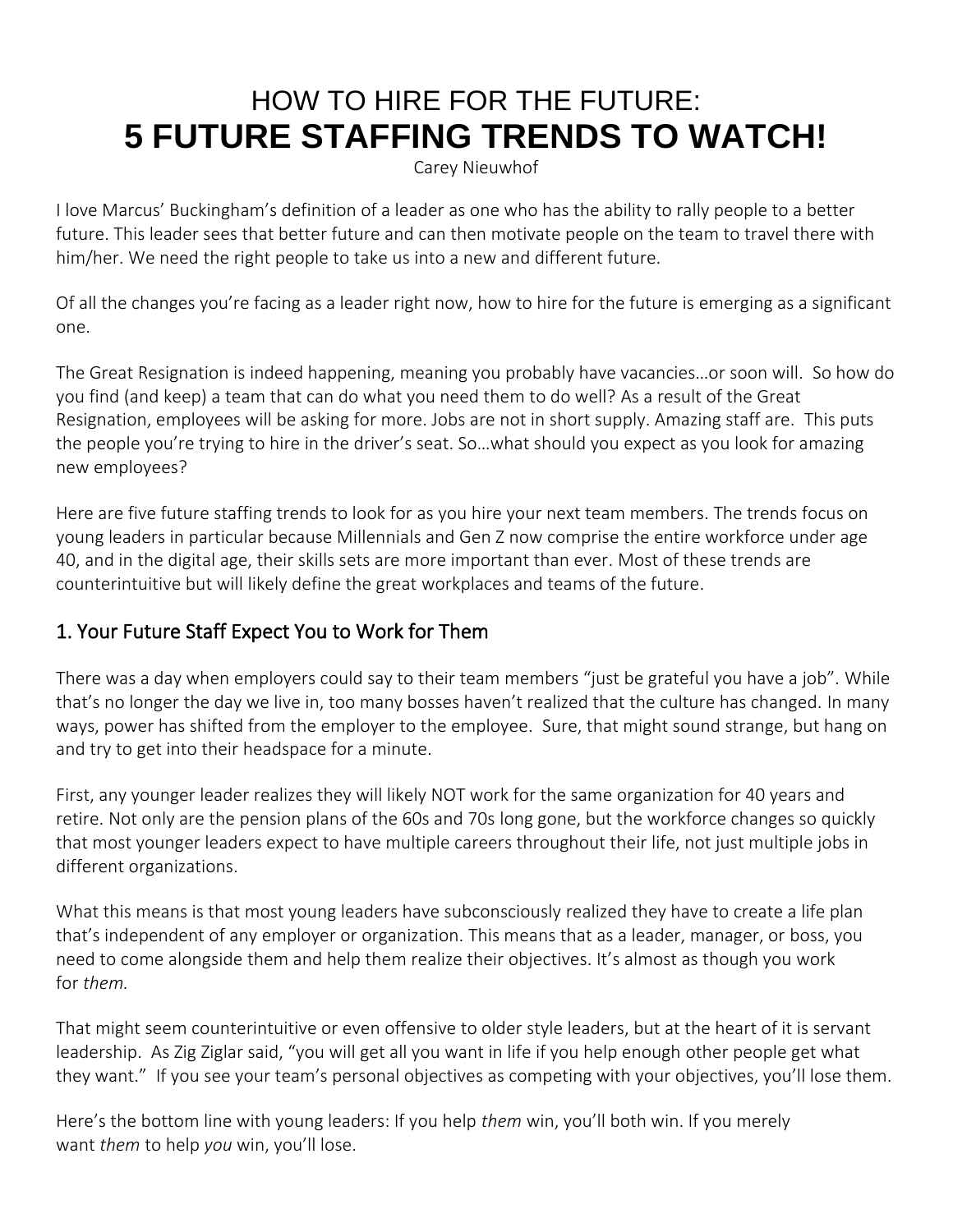# 2. Your Staff Will Show You Diminished Loyalty

As hinted already, diminished loyalty is another reality every employer now faces. Technology has made it easy to find new jobs, interview at new places, determine salary ranges, compare benefits, and show every team member that they have quite a few options. The more talented the team member, the more real that dynamic.

If it doesn't work out with you, they have 100 other options at their fingertips, or they'll start something themselves. Young leaders realize they can start their own venture far easier than people could a decade or two ago. It used to cost millions to launch a company. Now, depending on your industry, you can launch something on a Saturday morning for about the price of a phone. Given the start-up culture we live in, more leaders are willing to try striking out on their own than ever.

The next three staffing trends, by the way, will help you increase loyalty.

#### 3. Healthy Cultures Will Attract: Anemic or Toxic Cultures Will Send People Packing

The necessity for healthier workplaces was voiced over a decade ago as Millennials left college and stepped into the workplace. Gen Z is now following suit and their tolerance for bad office culture seems to be even lower.

The way you treat people in the future may be just as important as what you pay them. No salary is big enough to compensate for making you feel miserable. And a high salary is hardly enough to compensate for making you feel bored.

Bad culture fits into two categories—anemic and toxic. An anemic culture is simply a boring one…the kind of organization in which everyone is going through the motions or simply following procedure. The work continues but the passion is gone.

Millennials and Gen Z are looking for something significant to do with their lives and top-notch people to do it with. Anemic cultures won't cut it… Neither will toxic cultures.

While sexual safety, dignity, and integrity at work are a given, the toxic culture problem runs deeper than just sex. Arrogant leadership, selfish manipulation, office politics, gossip, and deceptive maneuvering have killed far more cultures and harmed more people than you can count.

A refusal to put up with anemic or toxic cultures actually isn't a bad thing—it's refreshing. Your culture is quickly becoming the main way you attract and keep the best people. Great cultures will keep great people. Toxic cultures will expel them.

#### 4. Talent Density: Stunning Co-Workers Will Be a Huge Draw

Let's shift to some more positive trends.

As I reflect on the years, I spent leading a church, and as I've been staffing my company for the future, I'm convinced that talent density will give any organization a huge advantage in the future.